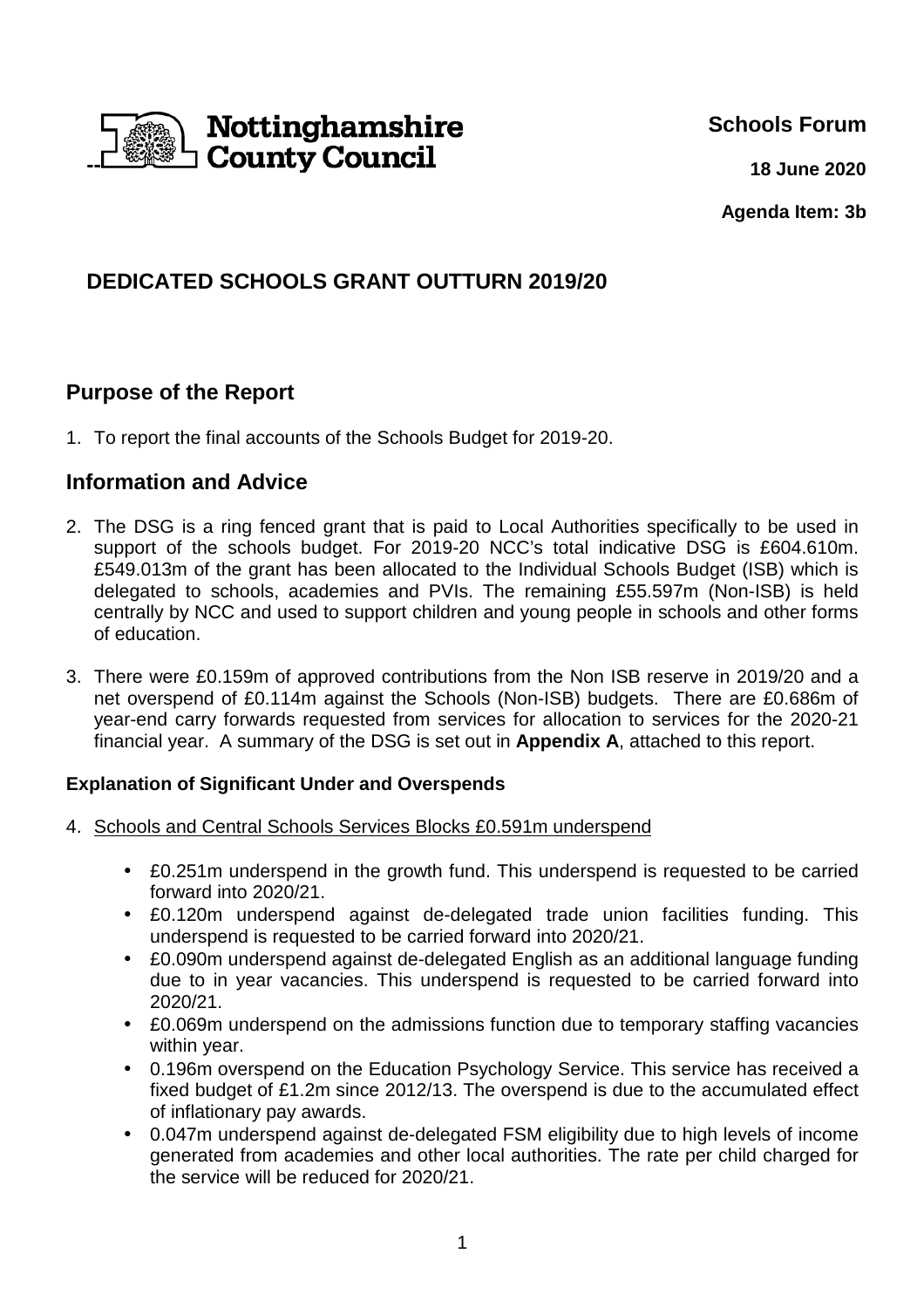- £0.210 underspend on Joint Use arrangements due to two agreements coming to an end in year.
- 5. High Needs Block £1.002 overspend

**Appendix B** provides a full breakdown of the variances within the High Needs Block.

The High Needs Block has been increased for 2019/20 by transferring £2.654 million of funding from the Schools and Central Schools Services Blocks. If these transfers had not taken place then the High Needs Block would have a forecast overspend of £3.656 million for 2019/20.

#### 6. Early Years Block £0.297 underspend (Indicative)

**Appendix B** provides a full breakdown of the variances within the Early Years Block.

£0.2 million of the underspend is due to the fluctuations in the number of 2, 3 & 4 year old places (Universal and Additional) being funded from the Early Years Block in each term of the year.

For 2019/20 the funding received by Nottinghamshire was based on the number of children recorded on the Jan 2019 and Jan 2020 censuses.

Funding = 
$$
5/12
$$
 Jan 2019 +  $7/12$  Jan 2020

The payments made to providers are based on the number of children recorded on the termly school census or headcount return, this means that the number of places funded by the Early Years Block can fluctuate dramatically from term to term.

In September the Schools Forum recommended that the local authority increase the basic hourly rate paid to providers of 3 & 4 year old childcare in 2019/20 by £0.1 per hour. This recommendation was approved by NCC and subsequently the Secretary of State. The increased hourly rate has been paid to providers during the year.

#### **The underspend on the Early Years Block will be confirmed in Summer 2020 when the ESFA announce the final 2019-20 funding allocation for the Early Years Block.**

#### **Use of the Schools (Non-ISB) Reserve**

- 7. As the summary of the Schools Budget set out in **Appendix A** shows, the accumulated Schools (Non-ISB) Reserve was £4.632m at the beginning of 2019-20. Based on the net effect of the in year overspend, and use of reserves outlined in paragraph 3, there is currently a surplus of £5.709 million on the Schools (non-ISB) Reserve for 2019-20.
- 8. The reserve can be used to support additional expenditure provided that the Schools and Early Years Finance (England) Regulations 2020 are complied with.